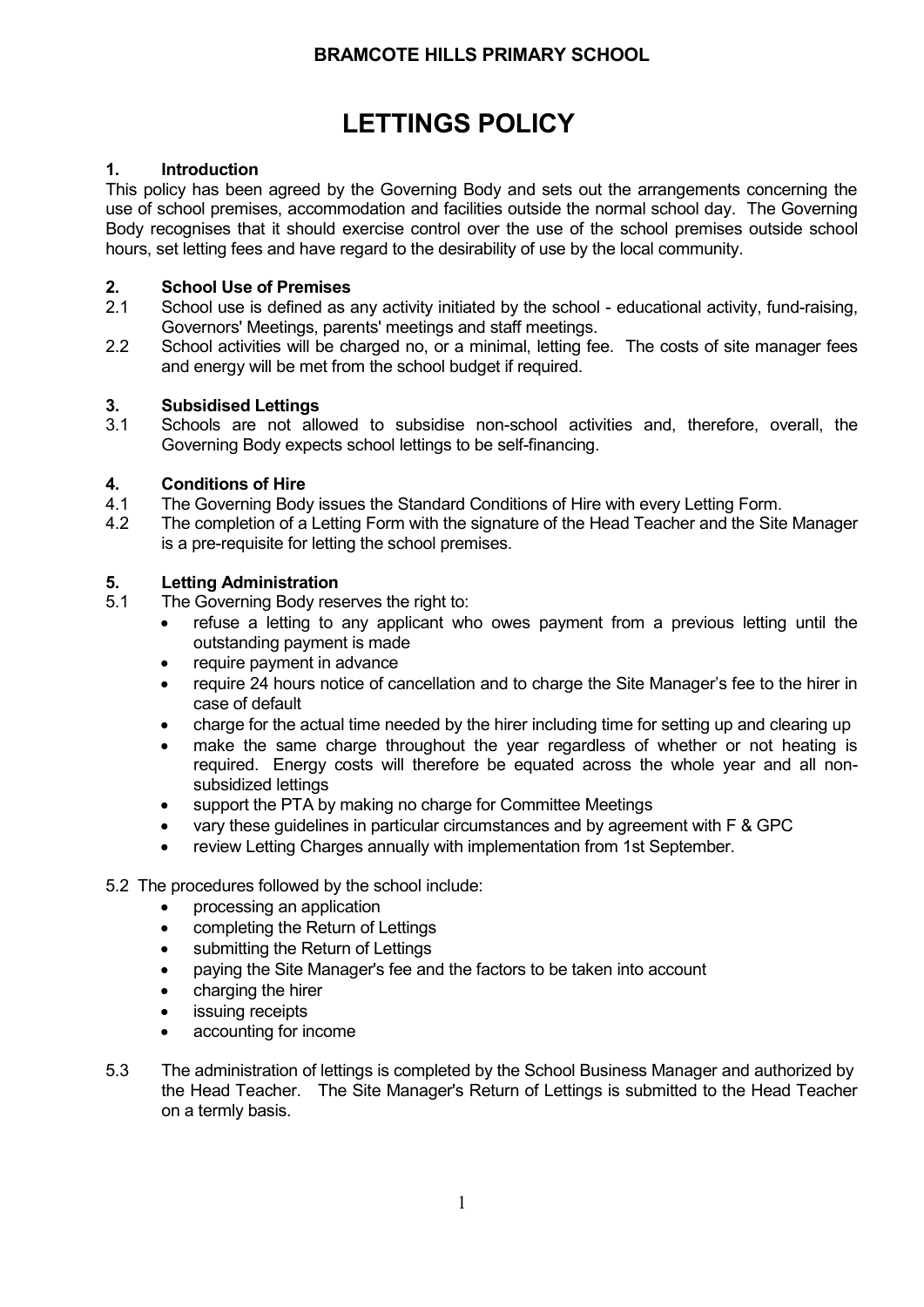## **6. Letting Charges**

6.1 The basic hourly Letting Charge will be made up as follows:

- The Site Manager's Fee (based on current national rates)
- an hourly energy charge (based on the annual energy budget divided by 1500).
- a contribution to wear and tear and administrative costs
- 6.2 No payment will be made to the Site Manager for any letting that takes place before 6.00pm on a school day (5.45pm on a Friday) as this is within normal contractual duties.
- 6.3 an annual inflation review is implemented in September each year. The figure to be based on the current inflation rate.
- 6.4 the charging structure recognises the following categories of users:

**School** – governors, PTA, staff members **Accord 2012** - no or minimum fee

**Private** – for adult or children's parties, etc - Full fee

**Community** (run by volunteers) – youth work & uniformed organisations - subsidized fee

- adult community groups - full fee

**Child-Care** after-school club – *Kids' Club, Early Bird Breakfast Club -* full fee **Organisations offering after-school opportunities** - YMCA Sport, Nottm Forest etc In these cases, the money is managed by the organisation. However, the school has wear and tear and administrative costs. The cost of the costs of the costs of the costs of the costs of the costs of the costs

**School initiated extra-curricular activity** – eg Chess Coaching; Broxtowe Sports; adult ICT In these cases, the school sets the pupil/adult charge (if any) to parents. – the charge, to be set by the school ,will reflect any provider fees and administration costs or any agreed subsidy. **PTA events** will be charged at the basic hourly rate plus any opening fees. As PTA events raise money for our school, this will be regardless of the number of rooms required. Committee meetings will not be charged

6.5 Lettings charges will be reviewed annually by F&GPC to take into account any increased costs to the school and set out in a Lettings Review document.

## **BRAMCOTE HILLS PRIMARY SCHOOL - LETTINGS**

#### **Conditions of Use**